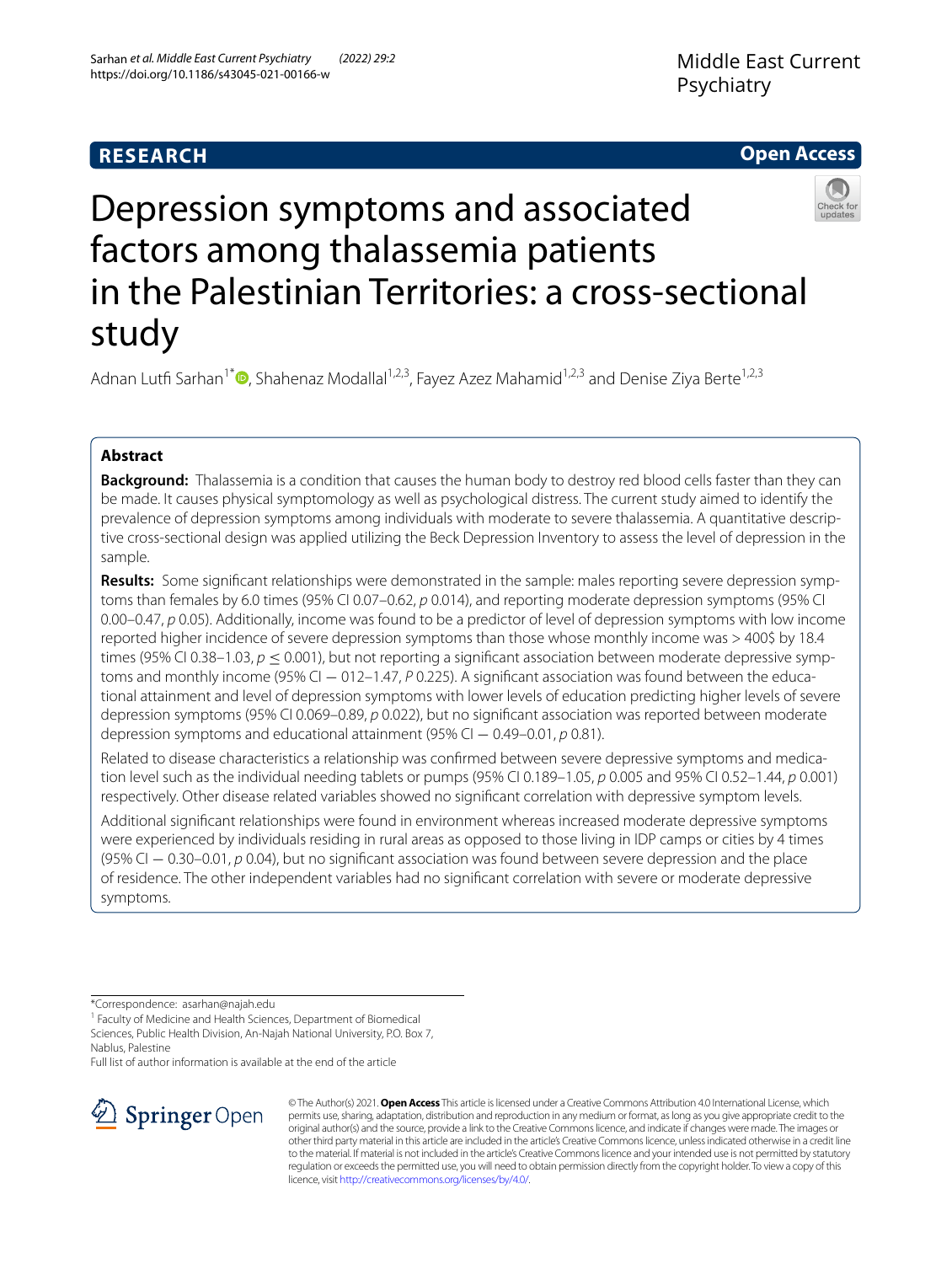**Conclusion:** In light of these fndings addressing symptoms of depression directly and supporting patients with thalassemia with basic life needs unrelated to their disease maybe mitigating depressive symptoms which may negatively affect recovery.

**Keywords:** Thalassemia, Depression, Palestine

#### **Background**

Thalassemia is a set of genetic diseases of hemoglobin synthesis characterized by reduced or absence of one or more of a person's hemoglobin [\[1](#page-6-0)]. Talassemia is globally the most common genetic disease related to a chronic blood disorder. Characterized medically by decreased synthesis of one of the two types of polypeptide (chain B and A) that form the adult human hemoglobin molecule. It reduces the flling of the red blood cells with hemoglobin and leads to anemia [[2\]](#page-6-1).

There are two kinds of thalassemia; the first is alphathalassemia, commonly found in individuals from the Middle East, Southeast Asia, China, and Africa. There are an estimated 26 million alpha-thalassemia carriers of Southeast Asian origin, 5–15% of Alpha-thalassemia occurs in the Mediterranean area (Cyprus, Turkey, Greece, and Southern Italy) and approximately 1% in the Middle East [[3\]](#page-6-2).

The second strand designated as beta-thalassemia, is a complex disease most common in Africa, the Mediterranean region, China, the Middle East, the Indian Subcontinent, and Southeast Asia, stretching from Southern China down the Malaysian Peninsula to the Indonesian Islands [[4](#page-6-3)]. In beta-thalassemia intermediate (TI) the defciency of beta protein in the hemoglobin causes moderate to severe anemia, causing complications, including bone deformities and enlarge-ment of the spleen [\[5](#page-6-4)].

Thalassemia major (TM) also known as Cooley's anemia or beta-thalassemia, occurs when the gene abnormalities afect the production of the beta-globin protein. It is the most common and dangerous type of beta-thalassemia as it damages beta protein in the hemoglobin chain, leading to life-threatening anemia. In the case of major thalassemia, the individual is likely to require recurrent blood transfusions and prolonged medical care. The treatments themselves often lead to iron overload, which is remediated with chelation therapy to prevent early complications that end with the loss of life due to organ failure [[6\]](#page-6-5).

Physical symptoms can difer signifcantly depending on the form of thalassemia and the seriousness of the condition that the individual sufers from. Individuals with thalassemia may complain of irritability, pale appearance, weakness and fatigue, facial bone deformities, discoloration of the skin, and shortness of breath [[7\]](#page-6-6).

The total number of thalassemia patients in Palestine is about 866, of whom are 557 in West Bank and 309 in Gaza Strip [[8\]](#page-6-7)*.* Depression is the most common psychological complication for individuals with thalassemia [\[9](#page-6-8)]. The prevalence of depression in patients with thalassemia has been estimated to be between 8–12% among adult men and  $20-25%$  among adult women  $[10]$ . These findings are signifcantly higher than the general prevalence of depression which was estimated to be between 2 and 9% with the incidence of depression found to be higher among females than males: 2:1 in the general population  $[11]$  $[11]$ .

Individuals with thalassemia are exposed to emotional higher levels of distress related to their symptoms that may afect self-esteem negatively across the life span as children, adolescents, and adults [[5\]](#page-6-4).

Yahia et al. (2013) conducted a study evaluated the prevalence of anxiety and depression among individuals afected by thalassemia in Egypt, the study indicated that 32.1% and 16.1%, of patients reported experiencing clinical and borderline levels of depression. The physical symptoms related to depression were heart failure, frequent hospitalization, diabetes mellitus, short stature, and delayed puberty [[12\]](#page-6-11).

Also, Maheri et al (2018) conducted a study in Iran using the hospital anxiety and depression scale to investigate anxiety and depression among patients with thalassemia, they found 19.8% had depression and 23.7% had an anxiety disorder [\[13](#page-6-12)].

A longitudinal study done by the American Clinical Research Network for thalassemia investigated the symptoms of depression and anxiety in patients with thalassemia, found that 11% of the patients had symptoms of depression [\[14](#page-6-13)].

The explanation of relative hypercholesterolemia in beta-thalassemia patients is the result of accelerated erythropoiesis and increased low-density lipoprotein (LDL) uptake by macrophages of reticuloendothelial system  $[15]$ . The hypercholesterolemia decreases the atherosclerosis but also has negative consequences especially major depression [[16\]](#page-6-15).

The current study investigating the level of depression symptoms among patients with thalassemia in the West Bank of Palestinian territories. This study is necessary to explore the psychological efect of such thalassemia trait among the Palestinian population.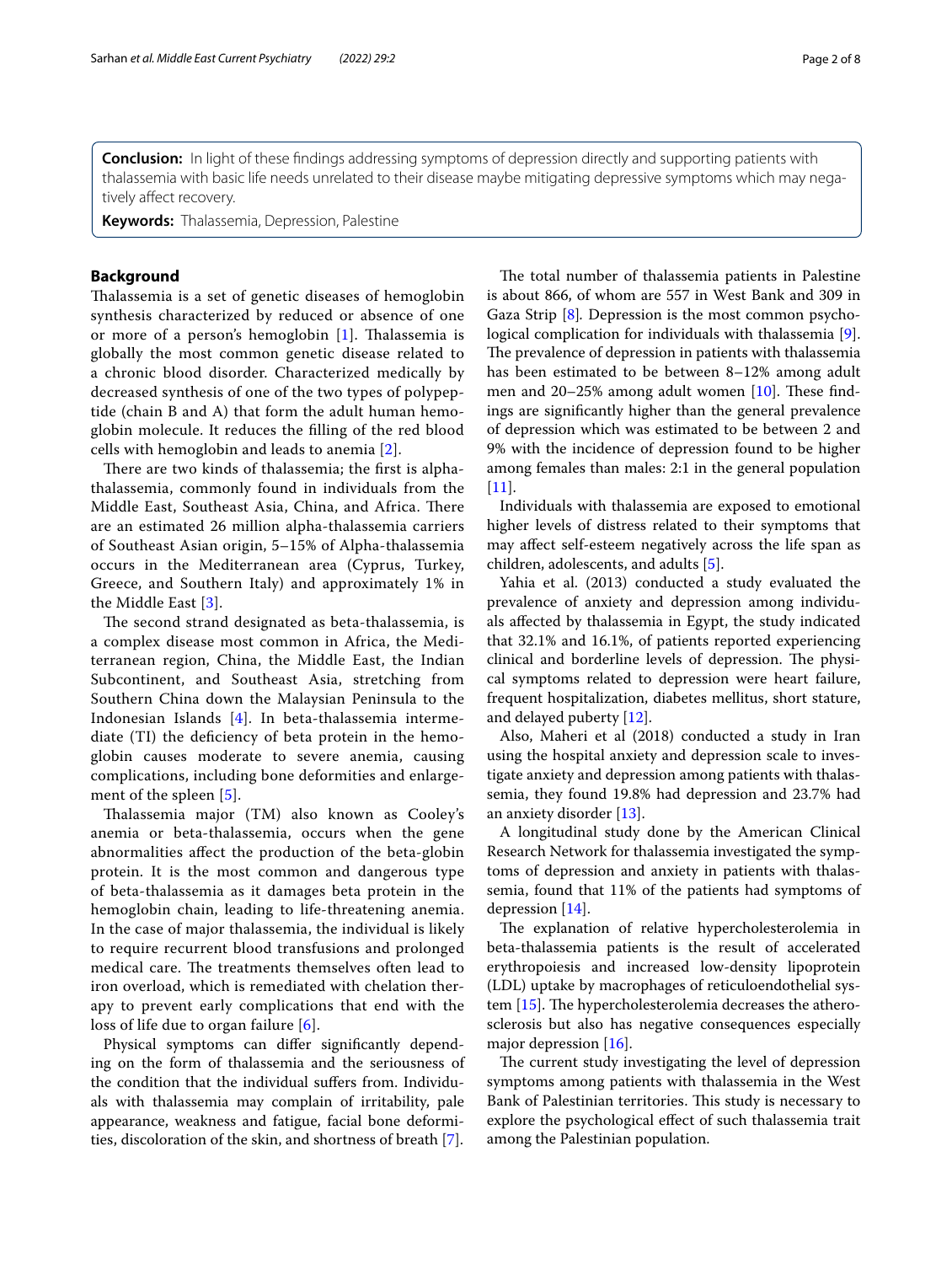## **Methods**

#### **Study design**

A descriptive cross-sectional design was used to achieve the aims and the objectives of the current study. The study population were patients with thalassemia (moderate to severe) who were admitted for regular blood transfusion treatment.

#### **Setting**

The patients were recruited from five government hospitals in the West Bank of Palestine; Al-Watani in the city of Nablus, Darwish Nazal in the city of Qalqilia, Dr. Tabet Thabet Hospital in the city of Tulkarm, Jenin Hospital in the city of Jenin, and Tubas Hospital in the city of Tubas.

The sample size for this study was calculated based on 95% CI and 5% margin of error by using the Raosoft software sample size calculator and the recommended sample was 163 individuals aged (16–26) with moderate and severe thalassemia, and excluded more age categories because the life rate for thalassemia patients is 25–30 years. Any patient has thalassemia, from the mentioned districts, not diagnosed with psychiatric disorders; was included. Of these patients with thalassemia, 41 were from Tulkarm (29 TM and 12 TI), 30 from Qalqilia (20 TM and 10 TI, 40 from Nablus (30 TM and 10 TI), 48 from Jenin (40 TM and 8 TI), and four from Tubas (1 TM and 3 TI). The sample was conveniently chosen between 2018 and 2019. The sample size applied was based on and according to similar studies.

#### **Data collection**

All participants completed a recruitment survey in a closed area inside the hospital. Data was collected through face-to-face interviews with all the participants who agreed and who met the inclusion criteria. Each interview lasted approximately 10 to 15 min.

#### **Measures**

Beck Depression Inventory (BDI): The BDI is selfreported instrument that consists of 21 questions on a Likert scale. Scores 1–13 indicate minimal depressive symptoms, 14–19 mild depressive symptoms, 20–28 having moderate depression, and 29–63 suggests that the individual has severe depression. The validity of the BDI has been applied in multiple cultural settings several researchers worldwide [\[17,](#page-6-16) [18](#page-6-17)].

Alansari (2006) examined the Arabic BDI version against validity and reliability of the tool in Arabic culture, was found to be valid, Cronbach alpha coefficient indicated high level of internal consistency ( $\alpha = 0.85$ ) [[19\]](#page-6-18). In the current study, we used Alansari validated, reliable, and Arabic version.

#### **Statistical analysis**

The data were analyzed using IBM SPSS software ver. 21.0 through descriptive statistics (mean, standard deviation, frequency, and percentage) and analytical statistics using generalized linear regression model. The results were considered to be signifcant at the conventional level of  $P \leq 0.05$ . The minimal to mild depression variable considered in this study as a referral factor when analyzed the regression, due to that all thalassemia patients had at least minimal to mild depression and there was no one free from depression

symptoms.

#### **Results**

Results of demographic information in Table [1](#page-2-0) shows that the female participants outnumbered the male participants: 55.2% versus 44.8%. 38.7% of participants were

<span id="page-2-0"></span>**Table 1** Distribution of the participants according to socio-demographic data

| <b>Variables</b>        |                    | No%         | Variable                     |                               | $No\%$    |
|-------------------------|--------------------|-------------|------------------------------|-------------------------------|-----------|
| Gender                  | Male               | (73)44.8    | Age at diagnosis             | $\leq$ 1 year                 | (105)65   |
|                         | Female             | (90)55.2    |                              | $\geq$ 1 year                 | (58)35    |
| Age                     | $16 - 20$          | (43)26.3    | <b>Transfusion Frequency</b> | Weekly                        | (45)27.6  |
|                         | $21 - 25$          | (63)38.7    |                              | Monthly or more               | (118)72.4 |
|                         | > 25               | (57)35.0    | Percentage of Ferritin       | Low                           | (62)38.0  |
| Residency               | IDP camp           | (27)16.5    |                              | High                          | (101)62.0 |
|                         | Rural village      | (95)58.3    | Medication for the treat-    | Tablet                        | (97)59.5  |
|                         | City               | (41)25.2    | ment of Ferritin             | Pump machine                  | (48)29.5  |
| <b>Education levels</b> | Primary            | (22)13.5    |                              | No treatment                  | (18)11.0  |
|                         | Secondary          | (67)41.1    | Complications                | Change of face shape          | (22)13.5  |
|                         | Diploma and higher | $(74)$ 45.4 |                              | Splenomegaly and Hepatomegaly | (141)86.5 |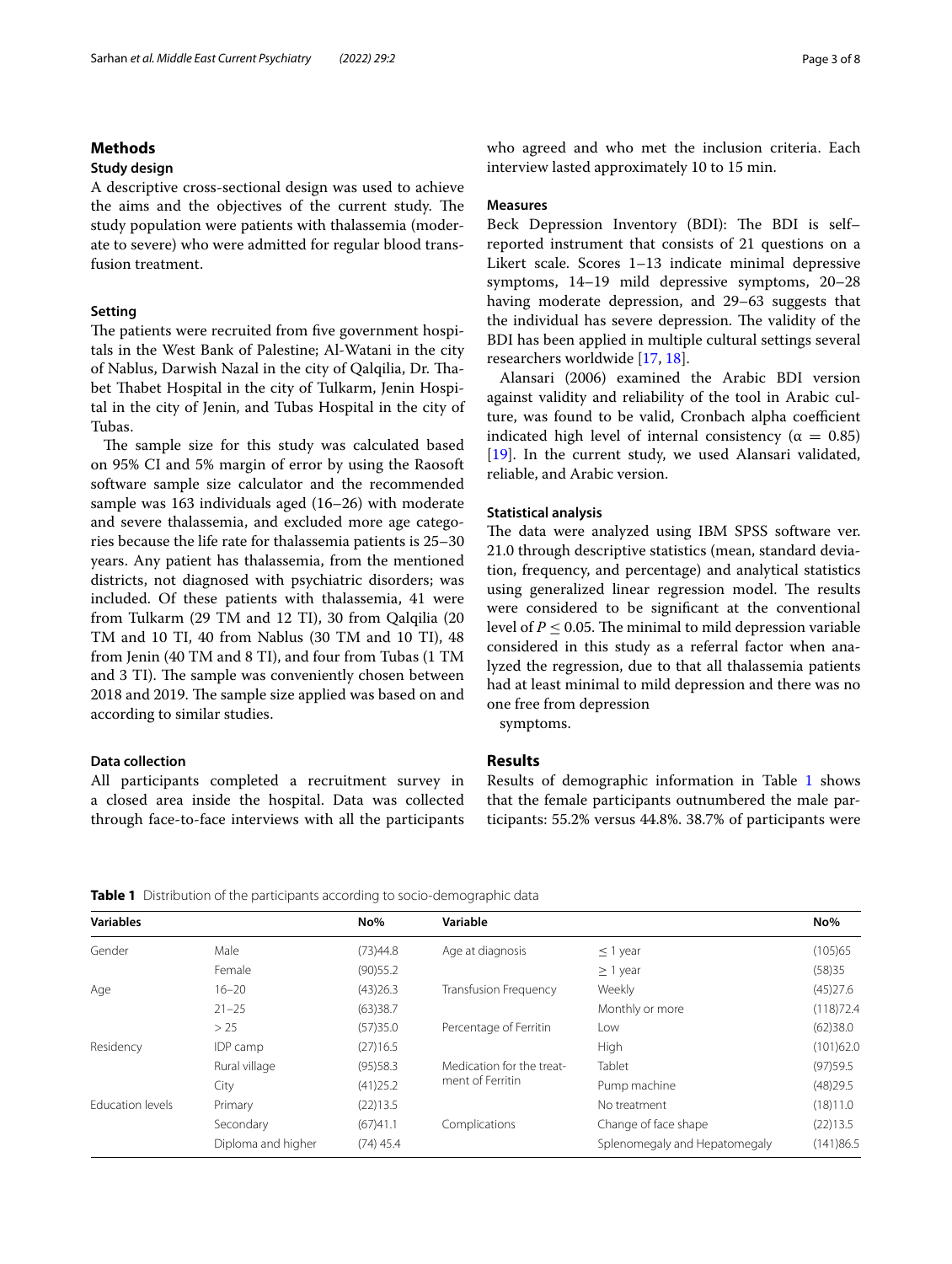older than 20 years old. Most of the participants (58.3%) were from rural villages (as opposed to cities or internally displaced people's camps (IDP)). About 41% of the participants had completed high school. Sixty-fve percent of the participants were diagnosed with thalassemia at the age of  $\leq$  1, while 35% were diagnosed after 1 year of age.

Regarding transfusion frequency, the results showed that 72.4% of the sample received blood transfusion monthly and above, while 27.6% received blood transfusion weekly. About 62% of the sample had a high ferritin level; which refects the vulnerability to develop iron overload related complication, close to 60% of participants used tablets to treat ferritin, while 29.5% used pump machines, and 11% did not need treatment. Also, 86.5% of the participants reported complications such as hepatomegaly, splenomegaly, and heart failure, 13.5% who said facial disfguration.

As Table [2](#page-3-0) shows, 55.8% of the sample reported severe level of depression, 22.8% experienced moderate depression, 15.3% had minimal depression, and 6.1% sufered from mild depression.

Results of Table [3](#page-4-0) illustrates the signifcant correlation between level of depressive symptoms related to demographic and disease characteristics/efects in the sample. The results demonstrate a significant association between gender and depression symptoms with males reporting severe depression symptoms than females by 6.0 times (95% CI 0.07–0.62, *p* 0.014), and reporting moderate depression symptoms (95% CI 0.00–0.47, *p* 0.05). Additionally, income was found to be a predictor of level of depression symptoms with low income (individuals with monthly income of  $<$  400\$; the minimum wage in Palestine) reported higher incidence of severe depression symptoms than those whose monthly income was  $>$  400\$ by 18.4 times (95% CI 0.38–1.03,  $p \le 0.001$ ), but not reporting a signifcant association between moderate depressive symptoms and monthly income (95% CI  $-$ 012–1.47, *P* 0.225).

A signifcant association was found between the educational attainment and level of depression symptoms with lower levels of education predicting higher levels of severe depression (95% CI 0.069–0.89, *p* 0.022), but no

<span id="page-3-0"></span>**Table 2** Distribution of the sample according to the depression level

| Level    | Frequency (%) |
|----------|---------------|
| Minimal  | 25(15.3)      |
| Mild     | 10(6.1)       |
| Moderate | 37(22.8)      |
| Severe   | 91 (55.8)     |
| Total    | 163 (100)     |

signifcant association was reported between moderate depression symptoms and educational attainment (95%  $CI - 0.49 - 0.01, p 0.81$ .

Related to disease characteristics a relationship was confrmed between severe depressive symptoms and medication level such as the individual needing tablets or pumps (95% CI 0.189–1.05, *p* 0.005 and 95% CI 0.52– 1.44, *p* 0.001) respectively. Other disease-related variables showed no signifcant correlation with depressive symptom levels.

Additional signifcant relationships were found in environment whereas increased moderate depressive symptoms were experienced by individuals residing in rural areas as opposed to those living in IDP camps or cities by 4 times (95% CI − 0.30–0.01, *p* 0.04), but no signifcant association was found between severe depression and the place of residence. The other independent variables (age, marital status, work, age at DX, period for blood transfusion, level of ferritin, complications) had no signifcant correlation with sever or moderate depressive symptoms.

## **Discussion**

This study aimed to identify the prevalence of depression symptoms and socio-demographic characteristics associated with it among patients with moderate to severe thalassemia in the West Bank of Palestine.

The current study demonstrated that a majority (78.5%) of the sample had moderate to severe depression per the Beck Depression Scale (55.8% of the participants had severe depression while 22.7% had moderate depression). There are a variety of factors that may influence this finding. This could be attributed to the political conditions in Palestine for all Palestinians but may also be related to the unemployment rate for those with thalassemia, the inability to adequately participate in educational programs, the inability to marry in some cases as well as individual factors not addressed in the data.

In a previous study, Sabry and Salama (2009) found no thalassemia patient free from depression symptoms and demonstrated that depressive levels were signifcantly higher among individuals afected by thalassemia than the non-affected population  $[20]$  $[20]$ . This result concurs with Khurana's work, who found that most individuals with thalassemia reported at least moderate depression symptoms and low self-esteem [[21\]](#page-6-20). In a sample of thalassemia patients in India, it was found that 30.8% had clinical depression and indicated that depression was the most common mental disorder among individuals with thalassemia in India [\[22\]](#page-6-21). All of these fndings concurred with the results of the current study.

Factors associated with depressive symptoms among moderate to severe thalassemia patients in the current sample was gender with males having more signifcant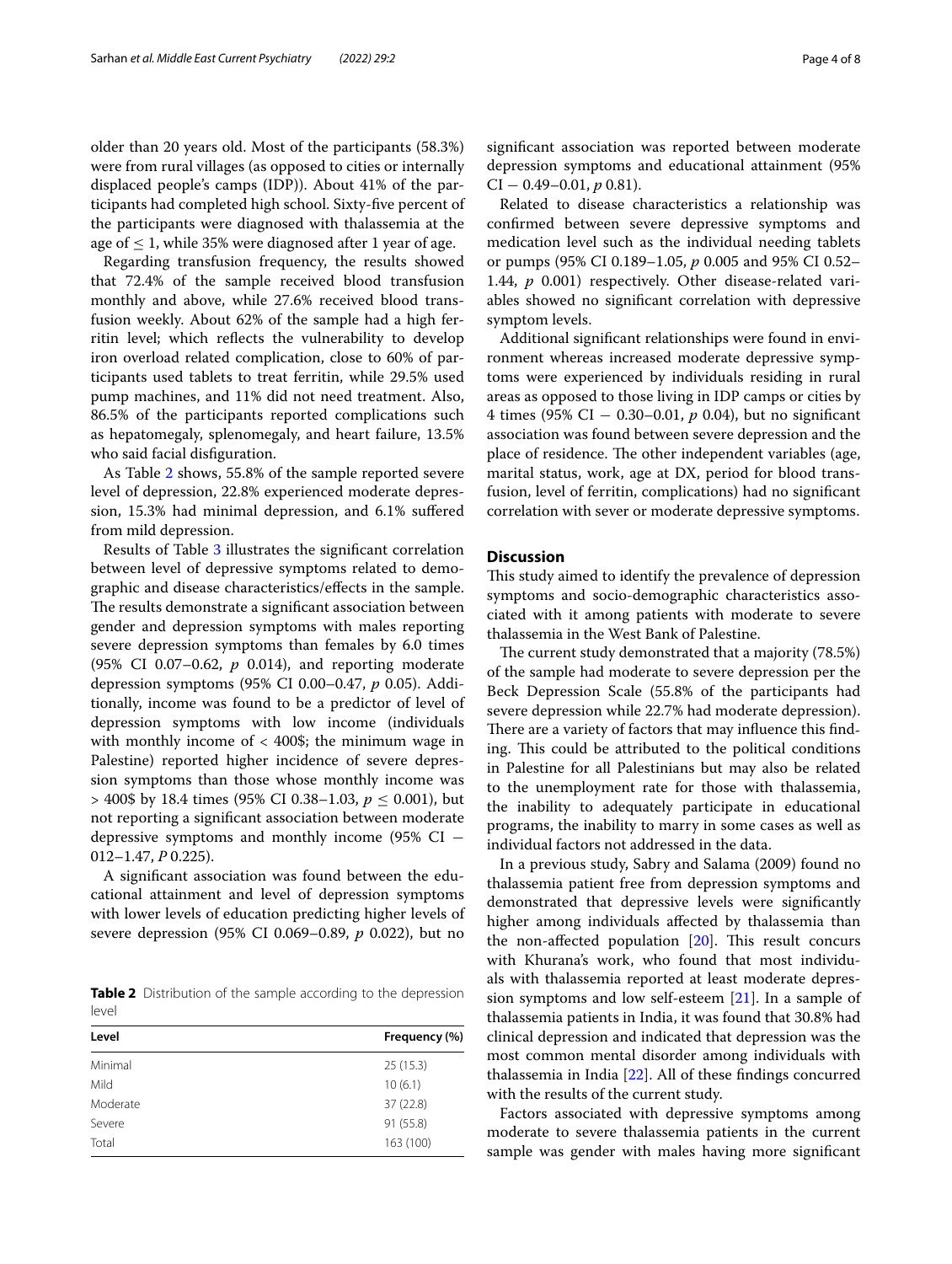| Minimal to mild compared with severe depression among PWT |                                  |          |           |        |                |       | Minimal to mild compared with moderate<br>depression among PWT |                 |           |       |                         |       |       |
|-----------------------------------------------------------|----------------------------------|----------|-----------|--------|----------------|-------|----------------------------------------------------------------|-----------------|-----------|-------|-------------------------|-------|-------|
|                                                           | $\mathsf{v}$                     | B        | <b>SE</b> | Chi    | 95%CI          |       | P                                                              | B               | <b>SE</b> | Chi   | 95%CI                   |       | P     |
|                                                           |                                  |          |           |        | Lower          | Upper |                                                                |                 |           |       | Lower                   | Upper |       |
| Gender                                                    | Male                             | 0.345    | 0.140     | 6.058  | 0.070          | 0.620 | 0.014                                                          | 0.237           | 0.121     | 3.855 | 0.000                   | 0.473 | 0.050 |
|                                                           | Female                           | 0a       |           |        |                |       |                                                                | 0a              |           |       |                         |       |       |
| Age (Y)                                                   | $16 - 20$                        | $-0.158$ | 0.189     | 0.697  | $-0.529$ 0.213 |       | 0.404                                                          | $-0.185$        | 0.141     |       | $1.736 - 0.461$         | 0.090 | 0.188 |
|                                                           | $21 - 25$                        | 0.186    | 0.162     | 1.312  | $-0.132$ 0.504 |       | 0.252                                                          | $-0.207$ 0.144  |           |       | $2.063 - 0.490$         | 0.076 | 0.151 |
|                                                           | > 25                             | 0a       |           |        |                |       |                                                                | 0a              |           |       |                         |       |       |
| Residency                                                 | City                             | 0a       |           |        |                |       |                                                                | 0a              |           |       |                         |       |       |
|                                                           | Village                          | 0.020    | 0.163     | 0.015  | $-0.300$       | 0.339 | 0.903                                                          | 0.296           | 0.145     |       | $4.164 - 0.300$         | 0.012 | 0.041 |
|                                                           | IDP camp                         | 0.069    | 0.214     | 0.103  | $-0.351$       | 0.488 |                                                                | 0.748 0.172     | 0.207     |       | $0.690 - 0.351 - 0.234$ |       | 0.406 |
| Education                                                 | Primary                          | 0.478    | 0.209     | 5.216  | 0.068          | 0.889 |                                                                | 0.022 0.034     | 0.269     |       | $0.016 - 0.493 0.016$   |       | 0.899 |
|                                                           | Secondary                        | 0.275    | 0.148     | 3.452  | $-0.015$ 0.564 |       | 0.063                                                          | 0.021           | $-0.015$  |       | $0.029 - 0.220$         | 0.029 | 0.866 |
|                                                           | Diploma and higher               | 0a       |           |        |                |       |                                                                | 0a              |           |       |                         |       |       |
| <b>MS</b>                                                 | Single                           | $-0.270$ | 0.296     | 0.837  | $-0.849$ 0.309 |       | 0.360                                                          | $-0.713$        | 0.548     |       | $1.693 - 1.788$ 1.693   |       | 0.193 |
|                                                           | Married                          | $-0.518$ | 0.354     | 2.141  | $-1.211$       | 0.176 | 0.143                                                          | $-0.847$        | 0.565     |       | $2.247 - 1.954$         | 2.247 | 0.134 |
|                                                           | Divorced                         | 0a       |           |        |                |       |                                                                | 0a              |           |       |                         |       |       |
| Work                                                      | Employed                         | $-079$   | $-0.079$  | 0.273  | $-0.378$       | 0.219 | 0.620                                                          | $-0.173$        | 0.158     |       | $1.190 - 0.138$ 1.190   |       | 0.275 |
|                                                           | unemployed                       | 0a       |           |        |                |       |                                                                | 0a              |           |       |                         |       |       |
| Monthly income US (\$)                                    | < 400                            | 0.703    | 0.703     | 18.401 | 0.382          | 1.025 | 0.001                                                          | 0.165           | 0.136     |       | $1.473 - 0.102$ 1.473   |       | 0.225 |
|                                                           | >400                             | 0a       |           |        |                |       |                                                                | 0a              |           |       |                         |       |       |
| Age at DX                                                 | $\leq$ 1 year                    | $-0.207$ | 0.149     | 1.916  | $-0.501$       | 0.086 |                                                                | $0.166 - 0.014$ | 0.116     |       | $0.014 - 0.241$         | 0.014 | 0.906 |
|                                                           | $> 1$ year                       | 0a       |           |        |                |       |                                                                | 0a              |           |       |                         |       |       |
| Period for BT                                             | Weekly                           | 0.191    | 0.163     | 1.373  | $-0.128$ 0.510 |       | 0.241                                                          | 0.092           | 0.134     |       | 0.470 0.355             | 0.470 | 0.493 |
|                                                           | Monthly or more                  | 0a       |           |        |                |       |                                                                | 0a              |           |       |                         |       |       |
| Ferritin level                                            | Low                              | 0.301    | 0.157     | 3.661  | $-0.007$ 0.609 |       | 0.056                                                          | $-0.022$ 0.125  |           |       | 0.030 0.224             | 0.030 | 0.863 |
|                                                           | High                             | 0a       |           |        |                |       |                                                                | 0a              |           |       |                         |       |       |
| Medications                                               | Tablet                           | 0.621    | 0.221     | 7.917  | 0.188          | 1.054 | 0.005                                                          | 0.190           | 0.158     | 1.453 | 0.500                   | 1.453 | 0.228 |
|                                                           | Pump                             | 0.979    | 0.233     | 17.726 | 0.523          | 1.435 | 0.001                                                          | 0.264           | 0.219     | 1.449 | 0.694                   | 1.449 | 0.229 |
|                                                           | No need                          | 0a       |           |        |                |       |                                                                | 0a              |           |       |                         |       |       |
| Complications                                             | Face changes                     | $-0.082$ | 0.221     | 0.137  | $-0.515$ 0.352 |       | 0.711                                                          | 0.106           | 0.161     |       | 0.432 0.422             | 0.432 | 0.511 |
|                                                           | Splenomegaly and<br>hepatomegaly | 0a       |           |        |                |       |                                                                | 0a              |           |       |                         |       |       |

<span id="page-4-0"></span>**Table 3** Generalized linear models for factors associated with minimal to mild compared with severe depression and for factors associated with minimal to mild compared with moderate depression among PWT

Y year, MS marital status, DX diagnose, BT blood transfusions, V variable, B coefficient, SE standard error, PWT patient with thalassemia, IDPC internally displaced people's camps

symptomology (*p* 0.014). Males in Palestine carry a high social expectation for marriage, economic success, education, and responsibility for the family, especially in rural areas were women are not commonly working outside of the home. Unemployment, lack of education, and increased sense of responsibility may factor into the experience of depression in this population of male patients. These results are in accordance to a study in Iran where Ghafari found that depression among males was more than in females with thalassemia [\[23](#page-6-22)]. Some studies in non-health afected populations found that males were more prone to depression [[24\]](#page-6-23). However,

the study of Naderi and a study of Khodaei conducted in Iran, found no signifcant association between gender and mental health disorders such as depression [[25](#page-6-24), [26\]](#page-6-25).

The currently study additionally revealed a significant association between severe depression symptoms and education level among individuals with thalassemia in the West Bank (*p* 0.022).

Adib-Hajbaghery found a statistically signifcant association between lower levels of education and depression symptoms in individuals with thalassemia. They maintained that the higher level of education including knowledge about thalassemia itself could assist individuals to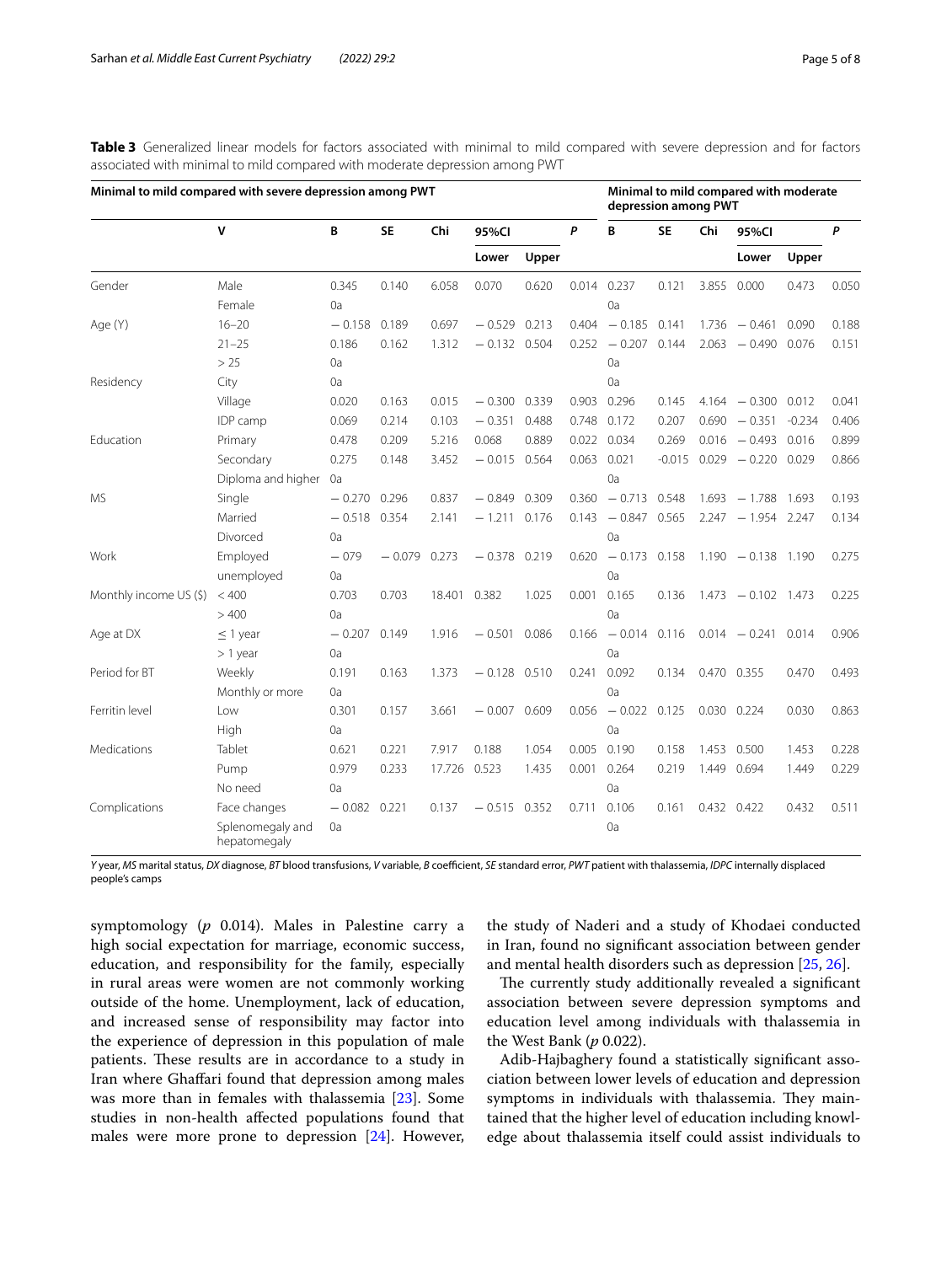accept and adapt to their symptoms while lower levels of education lead to misunderstanding, self-blame and low self-esteem [[27\]](#page-6-26). One consideration that must be further explored is the correlation between intelligence quotation (IQ), intellectual disabilities, specifc learning disabilities in thalassemia, or as a mediating factor in the relationship between the lack of education and depression.

Biswas et al. (2016) found that challenging economic conditions of participants was a particular burden in India with the high costs of medical treatment and high levels of unemployment for individuals with thalassemia leading to psychological problems [\[28](#page-6-27)]. A study of Karaman showed that 31.6% of thalassemia participants were unemployed, and 59.1% had a monthly income below the countries standard. All these studies' fndings concur with the results of this study which indicated that economic challenges (especially for the poorest) were related to depressive symptoms [[29\]](#page-6-28).

The current sample data demonstrated a significant correlation between depressive symptoms and the need for thalassemia medications in both tablets and pump form (p :0.005, 0.001) respectively. This might be attributed to the additional level of physical complications, limitations or the pain and discomfort of economic burden that results from recurrent treatments. Moussa reported that frequent subcutaneous injections with the pump for patients of diabetes mellitus was associated with depression [[30\]](#page-6-29). In addition, Trachtenberg reported that 63% of the thalassemia patients in his sample had used oral medication 11% had used a combination, and 6% had used a slow subcutaneous infusion or portable pump machine. In that study, taking oral chelation was signifcantly associated with depression (*p* 0.01) [\[31\]](#page-7-0). In Palestine, the area of residence (city, rural, IDP camps) determines a wide variety of socio-economic factors including economic resources, employment opportunities, access to education, crowding, social acceptance, a psychological stress, etc. [\[32](#page-7-1)]. In the current investigation, it was found that there was a signifcant association between depression and participants' place of living whereas living in the village (as opposed to a city or IDP camp) was associated with increased level of depression (*p* 0.01). Shaligram found that 75% of rural area thalassemia patients were vulnerable to depression  $[33]$ . This could be attributed to their access to medical care, difference in education level or ability to fnd employment as well as isolation from other's with similar disabilities and possibly increased level of discrimination in terms of social isolation, etc. Of further interest are the variables that did not predict depression in individuals afected by thalassemia which included marital status, employment status, period of blood transfusion, age, and disease complications.

The current study has several limitations which may provide the opportunity for future studies. The data in the study was based on self-report of thalassemia patients. Since many had limited education, it is unclear how well they understood the task or felt pressure to agree with interviewers' inquiries. Second, the demographic variables were limited and no other intellectual/ psychological measures were administered. Comorbidity with other psychological disorders and or general/ specifc learning disabilities are unknown and unevaluated. The Beck Depression Inventory (BDI) alone was used with no other psychological measures included in our study such and limited social/economic information was included. Future studies that utilizing diferent mental health measures among patients with thalassemia in Palestine are needed. Additionally, only one study group of thalassemia patients was included in this study which limited the generalizability of the fndings. Future studies examining the role of depression across demographic groups are needed. Lastly, calculation of the number of patients with chelators or deforoxamine was not added as it was not the main purpose of the study.

#### **Conclusions**

The prevalence of depression among individuals with thalassemia appears to be high and more prevalent than in non-afected individuals. Males, individuals with lower academic achievement, and lower levels of economic resources were found to be more vulnerable to depression. Individuals required to use medications such as tablet drugs and pump machines were also found to be of higher risk for developing depression symptoms.

These findings bring to light the need for screening, monitoring, and ofering treatment interventions for individuals with thalassemia throughout the lifetime. Additionally, programs addressing obstacles and access to education, employment and psychological support for individuals afected by thalassemia may mitigate and alleviate the consequent depression over time.

Further studies of the chronology of symptoms across the lifespan would increase knowledge of critical factors (developmental and other) in the acquisition of depression symptoms. Lastly, investigation on the efects of depression on the course and outcome of thalassemia will be essential to support this potentially vulnerable population.

#### **Abbreviations**

CI: Confdent interval; IDP: Internally displaced people's camps; DX: Diagnose; TM: Thalassemia major; LDL: Low-density lipoprotein; TI: Thalassemia intermediate; BDI: Beck Depression Inventory; IQ: Intelligence quotation; PWT: Patient with thalassemia.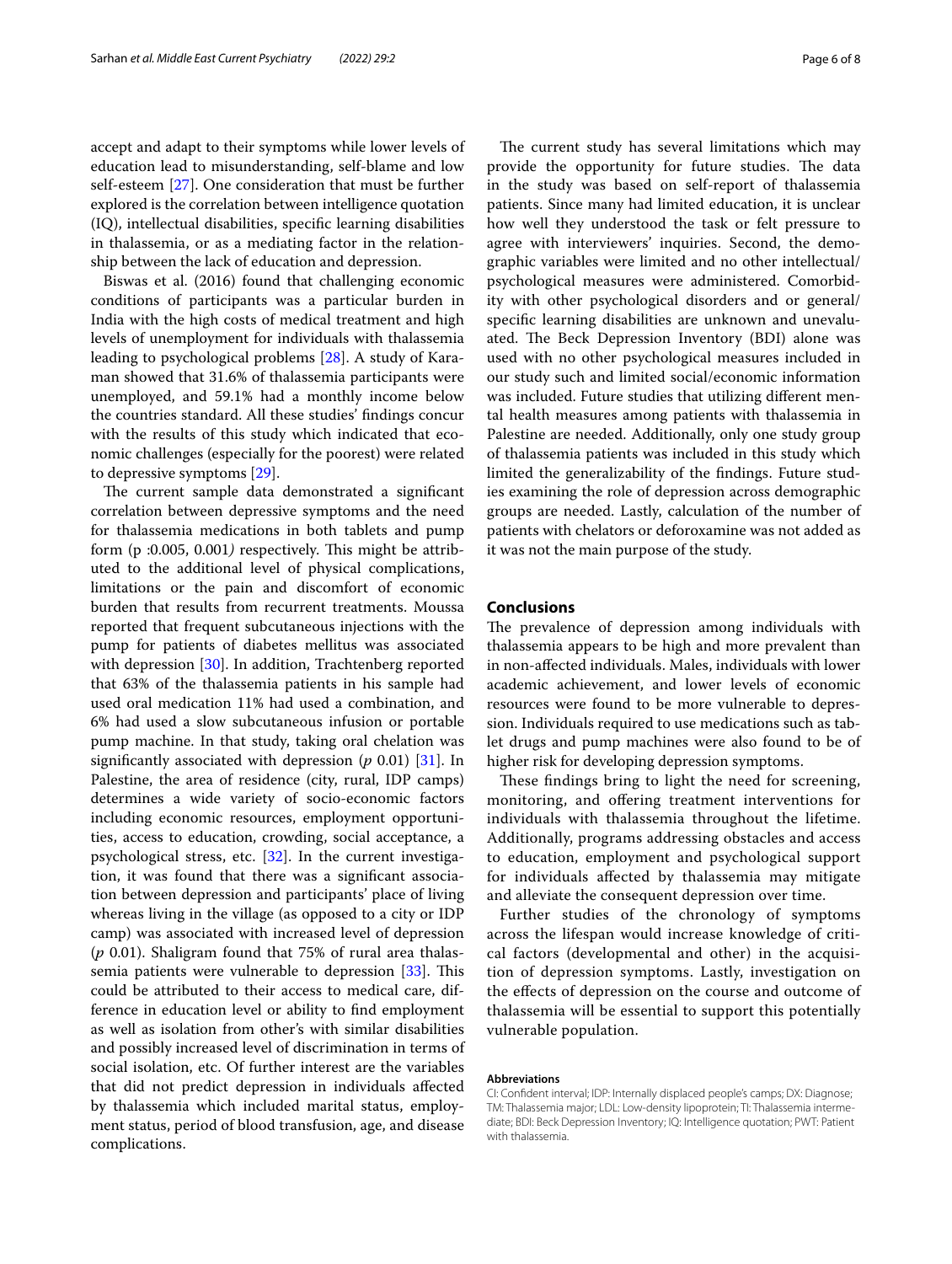An-Najah National University and Palestinian Ministry of Health are greatly acknowledged for their help and support to do this study.

#### **Authors' contributions**

All authors contributed to the study conception and design. Material preparation, data collection and analysis were performed by SM, AS, FM, and DB. The frst draft of the manuscript was written by AS and all authors commented on previous versions of the manuscript. All authors read and approved the fnal manuscript.

#### **Funding**

No fund

#### **Availability of data and materials**

The datasets used and/or analyzed during the current study are available from the corresponding author on reasonable request.

#### **Declarations**

#### **Ethics approval and consent to participate**

All procedures performed in this study involving human participants were in accordance with the ethical standards of An-Najah National University's Research Ethics Board (Reference number 20/AP/0019) and the American Psychological Association (APA. 2010) and with the 2013 Helsinki Declaration. Informed consent was obtained from all participants.

#### **Consent for publication**

Not applicable

#### **Competing interests**

The authors declare that they have no competing interests.

#### **Author details**

<sup>1</sup> Faculty of Medicine and Health Sciences, Department of Biomedical Sciences, Public Health Division, An-Najah National University, P.O. Box 7, Nablus, Palestine. <sup>2</sup>Psychology and Counseling Department, An-Najah National University, Nablus, Palestine. <sup>3</sup> Nationalities Service Center, Philadelphia, USA.

# Received: 30 August 2021 Accepted: 20 November 2021

#### **References**

- <span id="page-6-0"></span>1. Shafe AA, Chhabra I, Wong J, Mohammed NS, Ibrahim HM, Alias H (2020) Health-related quality of life among children with transfusion-dependent thalassemia: a cross-sectional study in Malaysia. Health Qual Life Outcomes 18:141. <https://doi.org/10.1186/s12955-020-01381-5>
- <span id="page-6-1"></span>2. Old J, Harteveld CL, Traeger-Synodinos J, Petron M, Angastinniotis M, Galanello R (2012) Prevention of Thalassaemias and Other Haemoglobin Disorders: Volume 2: Laboratory Protocols, 2nd edn. Thalassaemia International Federation, Nicosia (Cyprus) Available from: [https://www.ncbi.](https://www.ncbi.nlm.nih.gov/books/NBK190576/) [nlm.nih.gov/books/NBK190576/](https://www.ncbi.nlm.nih.gov/books/NBK190576/)
- <span id="page-6-2"></span>3. Khairkhah F, Mahmoodi Nesheli H, Yahyaei AR, Khodabakhsh E, Husseini SR (2015) Evaluation of mental health and quality of life among β-thalassemia major patients. CJP 1(2):54–59
- <span id="page-6-3"></span>4. Needs T, Lynch DT (2018) *Beta thalassemia*. In: NCBI (National Center for Biotechnology Information) Bookshelf. StatPearls Publishing LLC [https://](https://www.ncbi.nlm.nih.gov/books/NBK531481/) [www.ncbi.nlm.nih.gov/books/NBK531481/](https://www.ncbi.nlm.nih.gov/books/NBK531481/). October 2, 2018. Accessed Nov 21
- <span id="page-6-4"></span>5. Galanello R, Origa R (2010) Beta-thalassemia. Orphanet J Rare Dis *5*:11. <https://doi.org/10.1186/1750-1172-5-11>
- <span id="page-6-5"></span>6. Taher AT, Musallam KM, Cappellini MD, Weatherall DJ (2011) Optimal management of β thalassaemia intermedia. Br J Haematol 152(5):512– 523. <https://doi.org/10.1111/j.1365-2141.2010.08486.x>
- <span id="page-6-6"></span>7. Thalassemia diagnosis and treatment*, Mayo Clinic* (2021). Accessed 28 Jan. Available from: [https://www.mayoclinic.org/diseases-conditions/](https://www.mayoclinic.org/diseases-conditions/thalassemia/diagnosis-treatment/drc-20355001) [thalassemia/diagnosis-treatment/drc-20355001.](https://www.mayoclinic.org/diseases-conditions/thalassemia/diagnosis-treatment/drc-20355001)
- <span id="page-6-7"></span>8. Palestinian Ministry of Health (2016) Annual report. In: Palestinian Health Information Center (Ed.) (pp. 55, 113). Palestine
- <span id="page-6-8"></span>9. American National Institute of Mental Health [NIMH] (2020) *Depression*. Available from: [https://www.nimh.nih.gov/about/index.shtml/.](https://www.nimh.nih.gov/about/index.shtml/) Accessed 25 Jan.
- <span id="page-6-9"></span>10. Sarkhel S (2009) Kaplan and Sadock's synopsis of psychiatry: behavioral sciences/clinical psychiatry, 10<sup>th</sup> edition. Indian J Psychiatry 51(4):331
- <span id="page-6-10"></span>11. Chengappa KN, Kupfer DJ, Frank E, Houck PR, Grochocinski VJ, Cluss PA et al (2003) Relationship of birth cohort and early age at onset of illness in a bipolar disorder case registry. Am J Psychiatry 160(9):1636–1642. <https://doi.org/10.1176/appi.ajp.160.9.1636> PMID: 12944339
- <span id="page-6-11"></span>12. Yahia S, El-Hadidy MA, El-Gilany AH, Anwar R, Darwish A, Mansour AK (2013) Predictors of anxiety and depression in Egyptian thalassemic patients: a single center study. Int J Hematol 97(5):604–609. [https://doi.](https://doi.org/10.1007/s12185-) [org/10.1007/s12185-](https://doi.org/10.1007/s12185-)
- <span id="page-6-12"></span>13. Maheri A, Sadeghi R, Shojaeizadeh D, Tol A, Yaseri M, Rohban A (2018) Depression, anxiety, and perceived social support among adults with beta-thalassemia major: cross-sectional study. Korean J Fam Med 39(2):101–107. <https://doi.org/10.4082/kjfm.2018.39.2.101>
- <span id="page-6-13"></span>14. Mednick L, Yu S, Trachtenberg F, Xu Y, Kleinert DA, Giardina PJ et al (2010) Symptoms of depression and anxiety in patients with thalassemia: prevalence and correlates in the thalassemia longitudinal cohort. Am J Hematol *85*(10):802–805.<https://doi.org/10.1002/ajh.21826>
- <span id="page-6-14"></span>15. Maioli M, Pettinato S, Cherchi GM, Giraudi D, Pacifco A, Pupita G et al (1989) Plasma lipids in beta-thalassemia minor. Atherosclerosis 75(2- 3):245–248. [https://doi.org/10.1016/0021-9150\(89\)90182-2](https://doi.org/10.1016/0021-9150(89)90182-2)
- <span id="page-6-15"></span>16. PartonenT HJ, Virtamo J, Taylor PR, Lönnqvist J (1999) Association of low serum total cholesterol with major depression and suicide. Br J Psychiatry 175:259–262. <https://doi.org/10.1192/bjp.175.3.259>
- <span id="page-6-16"></span>17. Beck AT, Steer RA, Brown GK (1996) Manual for the Beck Depression Inventory-II. Psychological Corporation, San Antonio
- <span id="page-6-17"></span>18. Lee EH, Lee SJ, Hwang ST, Hong SH, Kim JH (2017) Reliability and validity of the Beck Depression Inventory-II among Korean adolescents. Psychiatry Investig 14(1):30–36.<https://doi.org/10.4306/pi.2017.14.1.30>
- <span id="page-6-18"></span>19. Alansari BM (2006) Internal consistency of an Arabic adaptation of the Beck Depression Inventory-II with college students in eighteen Arab countries. Soc Behav Personal 34(4):425–430. [https://doi.org/10.2224/](https://doi.org/10.2224/sbp.2006.34.4.425) [sbp.2006.34.4.425](https://doi.org/10.2224/sbp.2006.34.4.425)
- <span id="page-6-19"></span>20. Sabry N, Salama KH (2009) Cognitive abilities, mood changes and adaptive functioning in children with β thalassaemia. Curr Psychiatry 16(3):244–254
- <span id="page-6-20"></span>21. Khurana A, Katyal S, Marwaha RK (2006) Psychosocial burden in thalassemia. Indian J Pediatr 73(10):877–880. [https://doi.org/10.1007/BF028](https://doi.org/10.1007/BF02859278) [59278](https://doi.org/10.1007/BF02859278)
- <span id="page-6-21"></span>22. Pradhan PV, Shah H, Rao P, Ashturkar D, Ghaisas P (2003) Psychopathology and self-esteem in chronic illness. Indian J Pediatr 70(2):135–138. <https://doi.org/10.1007/BF02723739>
- <span id="page-6-22"></span>23. Ghaffari Saravi V, Zarghmi M, Ebrahimi E (2004) The prevalence of depression in Thalassemic patients in the city of Sari. IJPCP 9(3):33–40
- <span id="page-6-23"></span>24. Beamish P, Patel P, da Silva T, Kaushalya D, Premawardhena A, Williams S et al (2016) Examining depression and quality of life in patients with thalassemia in Sri Lanka. Ann Global Health 82(3):551–552. [https://doi.](https://doi.org/10.1016/j.aogh.2016.04.485) [org/10.1016/j.aogh.2016.04.485](https://doi.org/10.1016/j.aogh.2016.04.485)
- <span id="page-6-24"></span>25. Naderi M, Hormozi MR, Ashraf M, Emamdadi A (2012) Evaluation of mental health and related factors among patients with beta-thalassemia major in South East of Iran. Iran J Psychiatry *7*(1):47–51
- <span id="page-6-25"></span>26. Khodai S, Karbakhsh M, Asasi N (2005) Psychosocial Status In Iranian Adolescents With Beta-Thalassaemia Major. Tehran Univ Med J 63(1):18–23 URL: <http://tumj.tums.ac.ir/article-1-1047-en.html>
- <span id="page-6-26"></span>27. Adib-Hajbaghery M, Ahmadi M, Poormansouri S (2015) Health related quality of life, depression, anxiety and stress in patients with beta-thalassemia Major. Iran J Pediatr Hematol Oncol *5*(4):193–205
- <span id="page-6-27"></span>28. Biswas A, Sarkar K, Firdaus R, Saha K, Gupta D, Ghosh M et al (2016) Prevalence of anti-HCV, HbSAg, HIV among multi-transfused thalassemic individuals and their socio-economic background in Eastern India. Asian J Pharm Clin Res 9:314–318
- <span id="page-6-28"></span>29. Karaman A, Ben Naeem S, Ahmad T, Zainab S (2016) Psycho-social and economic impact of thalassemia major on patients' families. IMJ 8(1):24–27
- <span id="page-6-29"></span>30. Moussa MA, Alsaeid M, Abdella N, Refai TM, Al-Sheikh N, Gomez JE (2005) Social and psychological characteristics of Kuwaiti children and